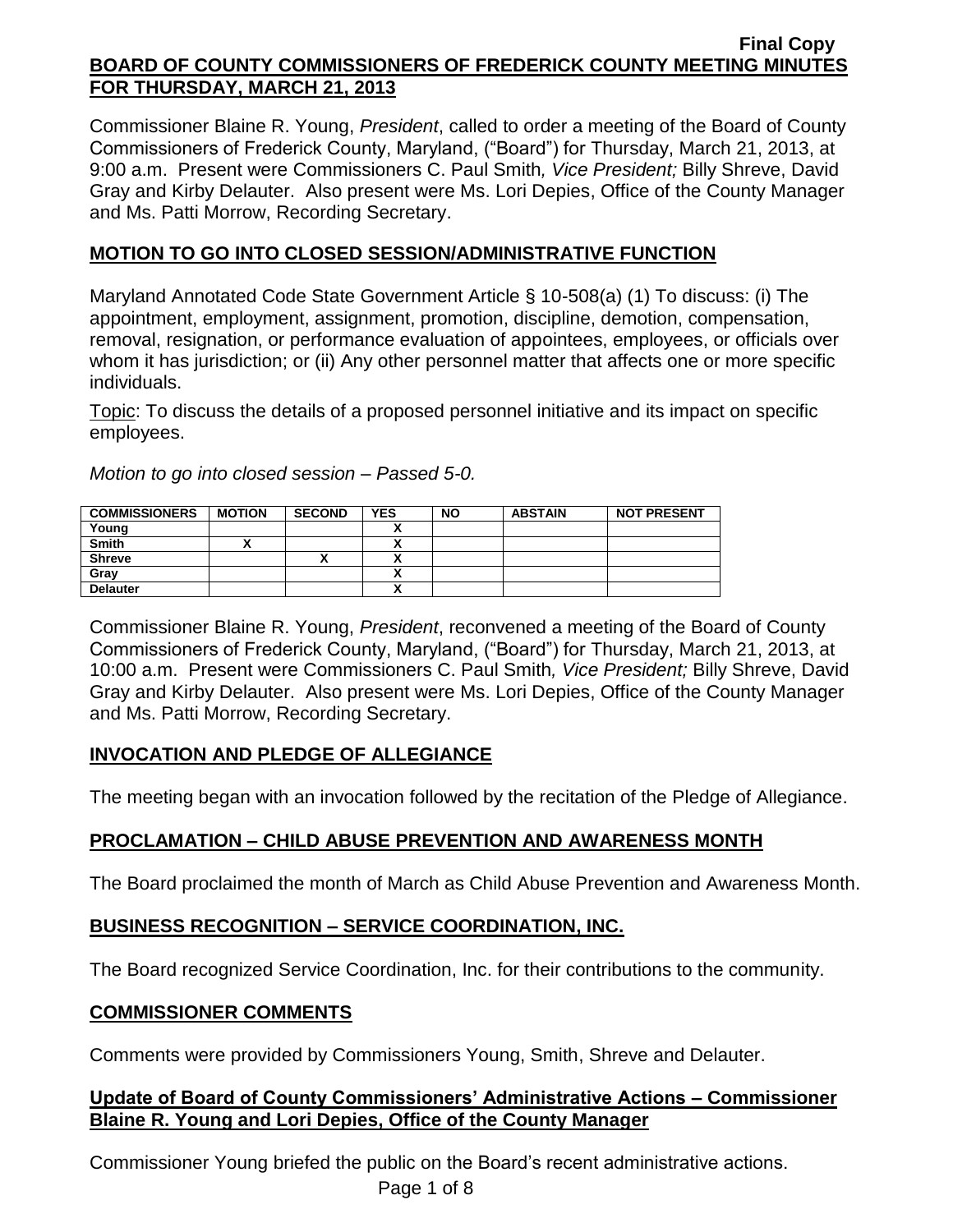### **APPROVAL OF MINUTES**

*Motion to approve the minutes for Thursday, February 28 and Thursday, March 7, 2013 – Passed 5-0.*

| <b>COMMISSIONERS</b> | <b>MOTION</b> | <b>SECOND</b> | <b>YES</b> | <b>NO</b> | <b>ABSTAIN</b> | <b>NOT PRESENT</b> |
|----------------------|---------------|---------------|------------|-----------|----------------|--------------------|
| Young                |               |               |            |           |                |                    |
| <b>Smith</b>         |               |               |            |           |                |                    |
| <b>Shreve</b>        |               | ↗             |            |           |                |                    |
| Grav                 |               |               |            |           |                |                    |
| <b>Delauter</b>      |               |               |            |           |                |                    |

## **PUBLIC COMMENTS**

- Susan Chapman
- Jeanette Bartelt
- Gil House
- Donald Lee

### **CONSENT AGENDA**

The following items were included on the consent agenda:

- Emergency Number Systems Board Grant Funding
- Chesapeake Bay Trust and Maryland State Agency Watershed Assistance Grant Application

*Motion to approve the consent agenda as presented – Passed 5-0.*

| <b>COMMISSIONERS</b> | <b>MOTION</b> | <b>SECOND</b> | <b>YES</b>   | <b>NO</b> | <b>ABSTAIN</b> | <b>NOT PRESENT</b> |
|----------------------|---------------|---------------|--------------|-----------|----------------|--------------------|
| Young                |               |               |              |           |                |                    |
| <b>Smith</b>         |               |               | ~            |           |                |                    |
| <b>Shreve</b>        |               |               | $\mathbf{v}$ |           |                |                    |
| Gray                 |               |               | ~            |           |                |                    |
| <b>Delauter</b>      |               | Λ             | Δ            |           |                |                    |

#### **WORKSESSION**

### **The Performing Arts Center Statutory Trust – Loan Assumption Request (Frederick Arts Council) – Renee Lopez, Trustee, Ausherman Family Foundation**

Ms. Diane Fox, Finance Division, and Ms. Amy Benton, Amy Benton PR, were also present for the request.

There was no public comment.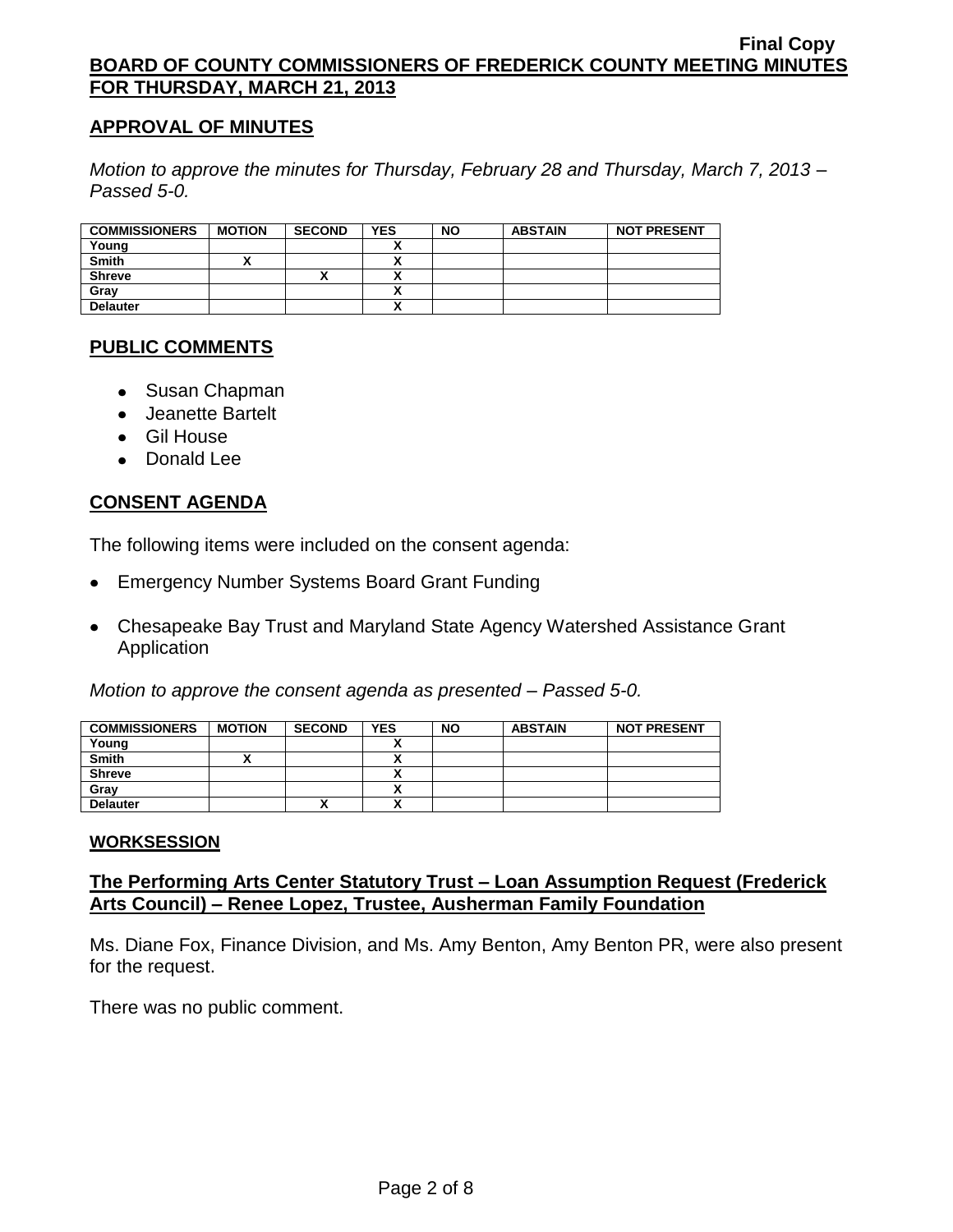*Motion to approve the request by the Ausherman Family Foundation that the Performing Arts Center Statutory Trust be allowed to assume Frederick County's loan to the Frederick Arts Council – Passed 5-0.*

| <b>COMMISSIONERS</b> | <b>MOTION</b> | <b>SECOND</b> | <b>YES</b> | <b>NO</b> | <b>ABSTAIN</b> | <b>NOT PRESENT</b> |
|----------------------|---------------|---------------|------------|-----------|----------------|--------------------|
| Young                |               |               |            |           |                |                    |
| <b>Smith</b>         |               |               |            |           |                |                    |
| <b>Shreve</b>        |               |               |            |           |                |                    |
| Grav                 |               |               |            |           |                |                    |
| <b>Delauter</b>      |               |               |            |           |                |                    |

## **ADMINISTRATIVE BUSINESS Business Updates – Helen Riddle, Community Development Division**

Ms. Riddle updated the Board on business activity in Frederick County.

### **Bid Award – Purchasing Memo #13-111, Roof Replacement at 401 Sagner Avenue (Continued from 3/14/13) – Sue Barthol and Dave Ennis, Public Works Division**

Ms. Barthol noted there were no insurance claims made for roof repairs at this location and the deductible was \$25,000.00 per incident.

*Motion to approve the roof replacement at 401 Sagner Avenue as presented – Passed 5-0.*

| <b>COMMISSIONERS</b> | <b>MOTION</b> | <b>SECOND</b> | <b>YES</b>                | <b>NO</b> | <b>ABSTAIN</b> | <b>NOT PRESENT</b> |
|----------------------|---------------|---------------|---------------------------|-----------|----------------|--------------------|
| Young                |               |               |                           |           |                |                    |
| <b>Smith</b>         |               |               |                           |           |                |                    |
| <b>Shreve</b>        |               |               | ^                         |           |                |                    |
| Grav                 |               | ,,            | $\ddot{\phantom{1}}$      |           |                |                    |
| <b>Delauter</b>      |               |               | $\ddot{\phantom{0}}$<br>~ |           |                |                    |

### **Hydrologic and Hydraulic Study for Point of Rocks Drainage Area and Attached Budget Transfer – Shannon Moore, Community Development Division and Paul Dial, Parks and Recreation Division**

Staff noted in an effort to expedite the Capital Improvements Program (CIP) project, the Parks and Recreation Division proposed to partner with the Office of Sustainability and Environmental Resources to fund the analysis prior to FY 2014.

*Motion to approve the analysis for the Point of Rocks Stormwater Master Plan in the amount of \$56,560 and the corresponding budget transfer from the Point of Rocks Common Project – Passed 5-0.*

| <b>COMMISSIONERS</b> | <b>MOTION</b> | <b>SECOND</b> | <b>YES</b> | <b>NO</b> | <b>ABSTAIN</b> | <b>NOT PRESENT</b> |
|----------------------|---------------|---------------|------------|-----------|----------------|--------------------|
| Young                |               |               |            |           |                |                    |
| <b>Smith</b>         |               |               |            |           |                |                    |
| <b>Shreve</b>        |               |               |            |           |                |                    |
| Grav                 |               |               |            |           |                |                    |
| <b>Delauter</b>      |               |               |            |           |                |                    |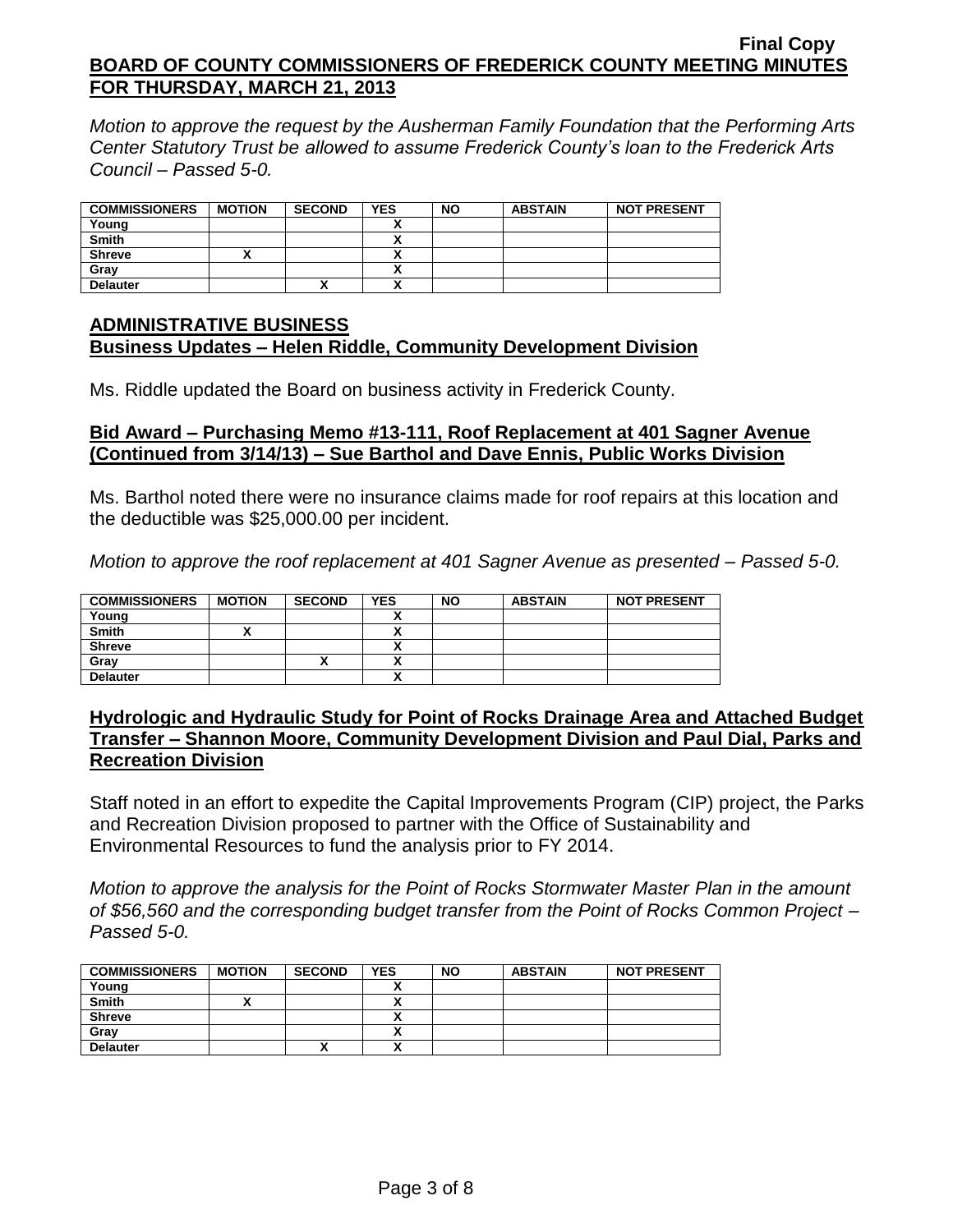## **Mutual Aid Memorandum of Agreement (MOA) – Department of the Army, Fort Detrick – Jack Markey, Emergency Management Division**

Mr. Markey presented the Mutual Aid MOA renewal with Department of Army, Fort Detrick for a five-year period, March 21, 2013 – March 21, 2018.

*Motion to approve the renewal of the MOA as presented – Passed 5-0.*

| <b>COMMISSIONERS</b> | <b>MOTION</b> | <b>SECOND</b> | <b>YES</b> | <b>NO</b> | <b>ABSTAIN</b> | <b>NOT PRESENT</b> |
|----------------------|---------------|---------------|------------|-----------|----------------|--------------------|
| Young                |               |               |            |           |                |                    |
| <b>Smith</b>         |               |               |            |           |                |                    |
| <b>Shreve</b>        |               |               |            |           |                |                    |
| Gray                 |               |               |            |           |                |                    |
| <b>Delauter</b>      |               | v<br>́        |            |           |                |                    |

## **Downtown Frederick Arts and Entertainment District Re-designation Letter of Support – Helen Riddle, Community Development Division**

Ms. Kara Norman, Downtown Frederick Partnership, was present to request a letter of support from the local elected governing body to be submitted by The City of Frederick as a part of the re-designation application.

*Motion to approve the signing of a letter of support for the Arts and Entertainment District redesignation application being submitted on behalf of The City of Frederick – Passed 5-0.*

| <b>COMMISSIONERS</b> | <b>MOTION</b> | <b>SECOND</b> | <b>YES</b>                 | <b>NO</b> | <b>ABSTAIN</b> | <b>NOT PRESENT</b> |
|----------------------|---------------|---------------|----------------------------|-----------|----------------|--------------------|
| Young                |               |               | ٠.                         |           |                |                    |
| <b>Smith</b>         |               |               | Λ                          |           |                |                    |
| <b>Shreve</b>        |               |               | Λ                          |           |                |                    |
| Gray                 |               |               | ٠.<br>^                    |           |                |                    |
| <b>Delauter</b>      |               |               | $\boldsymbol{\mathcal{L}}$ |           |                |                    |

#### **FY 2014 – 2019 Capital Improvements Program (CIP) and FY 2014 Capital Budget – Input from Public Hearing Held 3/19/13 – Kelly Weaver, Budget Office, Office of the County Manager**

Ms. Weaver noted there were 13 persons who spoke regarding the Frederick High School replacement project and two (2) spoke regarding the Walkersville Library at the Board's March 19 public hearing on the proposed FY 2014-2019 Capital Improvements Program (CIP) and FY 2014 Capital Budget. She indicated the Board was scheduled to discuss the proposed CIP again on Thursday, May 16.

Staff was requested to come back to a future Board meeting with scenarios regarding moving the Walkersville Library forward in the CIP while noting the effect that would have on the Waverly Elementary School project.

*No action was taken as this item was informational.*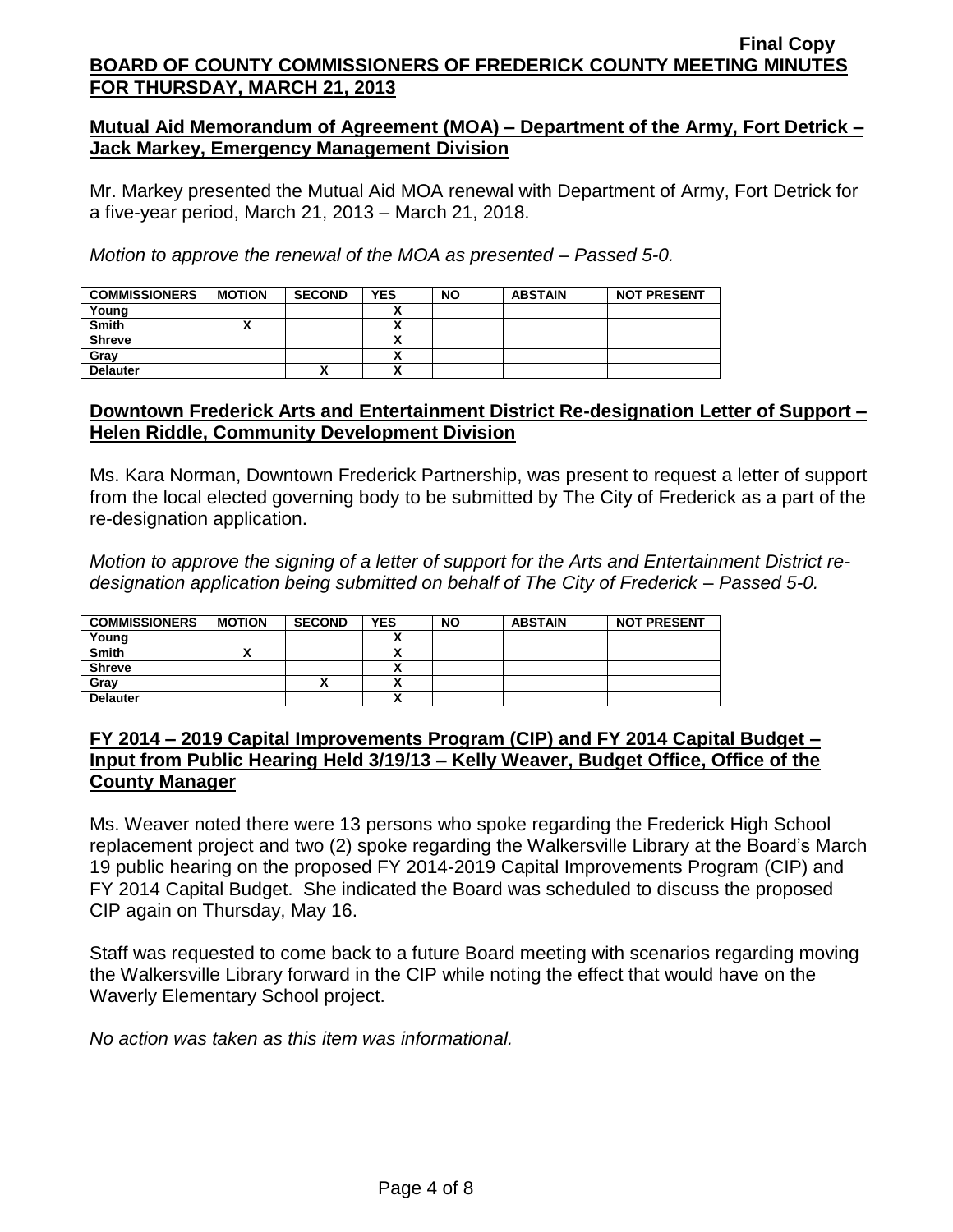## **Proposed FY 2014 Voluntary Retirement Incentive Plan – Tracy Lobuts, Human Resources Division**

Ms. Lobuts presented the plan that was designed to provide an incentive to participating employees while also providing budgetary savings to the county over an extended period of time. Ms. Lobuts noted the funding for the voluntary retirement incentive plan would come from the General Fund and be included in the FY 2014 budget.

*Motion to approve the proposed plan as presented – Passed 5-0.*

| <b>COMMISSIONERS</b> | <b>MOTION</b> | <b>SECOND</b> | <b>YES</b>                     | <b>NO</b> | <b>ABSTAIN</b> | <b>NOT PRESENT</b> |
|----------------------|---------------|---------------|--------------------------------|-----------|----------------|--------------------|
| Young                |               |               |                                |           |                |                    |
| <b>Smith</b>         |               |               |                                |           |                |                    |
| <b>Shreve</b>        |               |               |                                |           |                |                    |
| Gray                 |               |               |                                |           |                |                    |
| <b>Delauter</b>      |               | ↗             | ٠.<br>$\overline{\phantom{a}}$ |           |                |                    |

## **Presentation of the FY 2014 Recommended Operating Budget – Regina Howell, Budget Office, Office of the County Manager**

Ms. Howell reviewed the FY 2014 recommended operating budget and noted the changes made since the base budget was presented. It was noted there was a \$4.7 million increase in revenues and an \$800,000 increase in expenses which resulted in an unallocated surplus of \$3.9 million.

Ms. Howell mentioned the Electric Lighting Special Taxing Districts were being reviewed and would be presented with a proposed tax rate increase to take to public hearing.

Ms. Howell also noted that additional funding requests (appeals) would be presented on April 11; the proposed operating budget was scheduled to be released April 19; and a public hearing scheduled for Tuesday, May 7 at 6:00 p.m. at Urbana High School.

*No action was taken as this item was informational.*

### **Legislative Issues – John Mathias, Office of the County Attorney and Ragen Cherney, Office of the County Manager**

Mr. Mathias briefed the Board on the issues before the Frederick County delegation members.

*No action was taken.*

### **COMMISSIONER COMMENTS**

None.

### **PUBLIC COMMENTS**

None.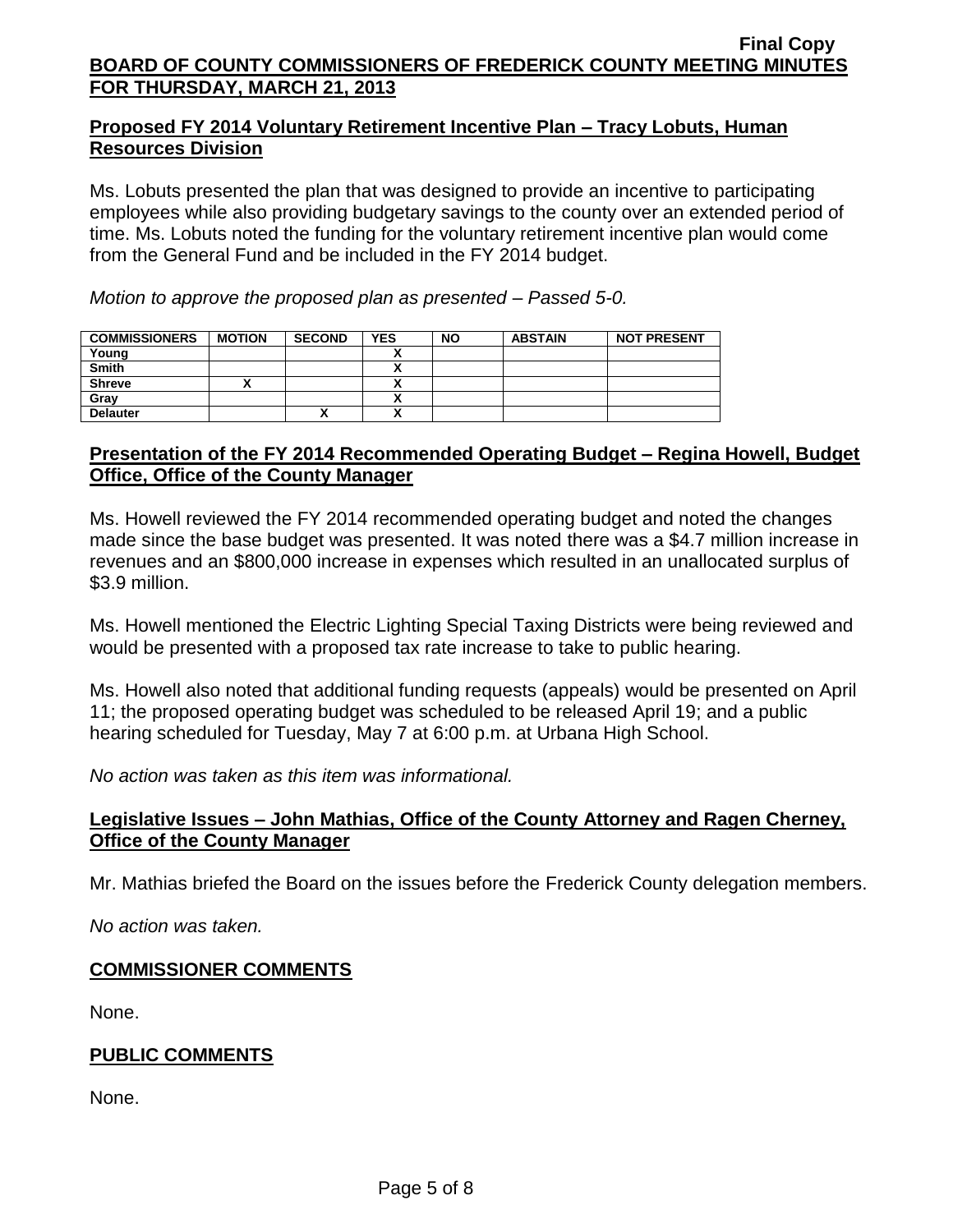## **QUESTIONS – PRESS**

None.

## **ADJOURN**

The meeting adjourned at 12:30 p.m.

Patricia Morrow Recording Secretary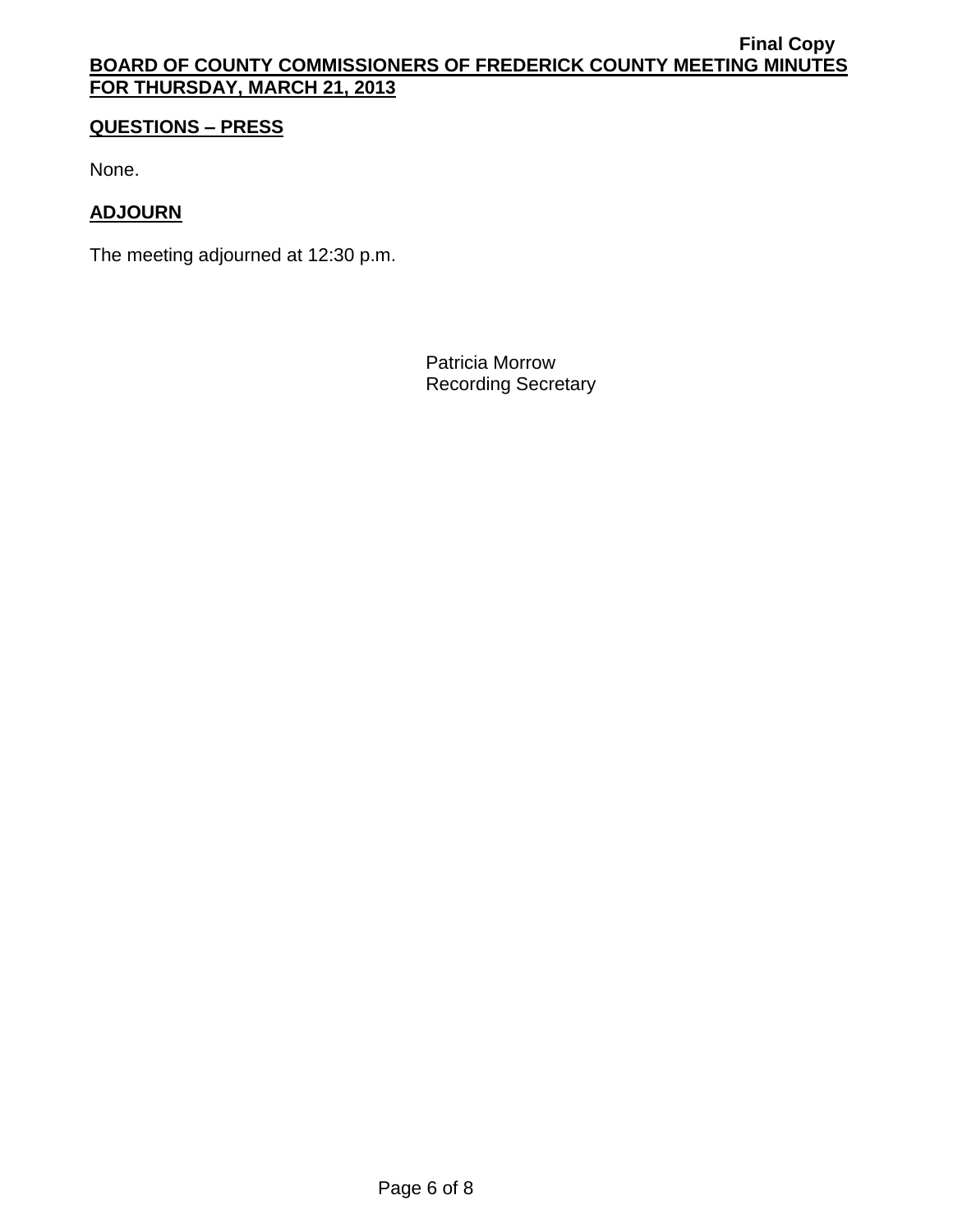## **FORM OF STATEMENT FOR CLOSING THE MEETING OF THURSDAY, MARCH 21, 2013**

## **STATUTORY AUTHORITY TO CLOSE SESSION**

#### **State Government Article §10-508(a):**

(1) To discuss: (i) The appointment, employment, assignment, promotion, discipline, demotion, compensation, removal, resignation, or performance evaluation of appointees, employees, or officials over whom it has jurisdiction; or (ii) Any other personnel matter that affects one or more specific individuals.

#### **Motion:**

Upon a motion by Commissioner Smith, seconded by Commissioner Shreve, the Board voted 5-0 to go into closed session under the Maryland Annotated Code State Government Article § 10-508(a) (1) To discuss: (i) The appointment, employment, assignment, promotion, discipline, demotion, compensation, removal, resignation, or performance evaluation of appointees, employees, or officials over whom it has jurisdiction; or (ii) Any other personnel matter that affects one or more specific individuals.

#### **Time and Location:**

9:00 a.m. – Third Floor Meeting Room, Winchester Hall

#### **Topic to be Discussed:**

To discuss the details of a proposed personnel initiative and its impact on specific employees.

Patti Morrow Recording Secretary